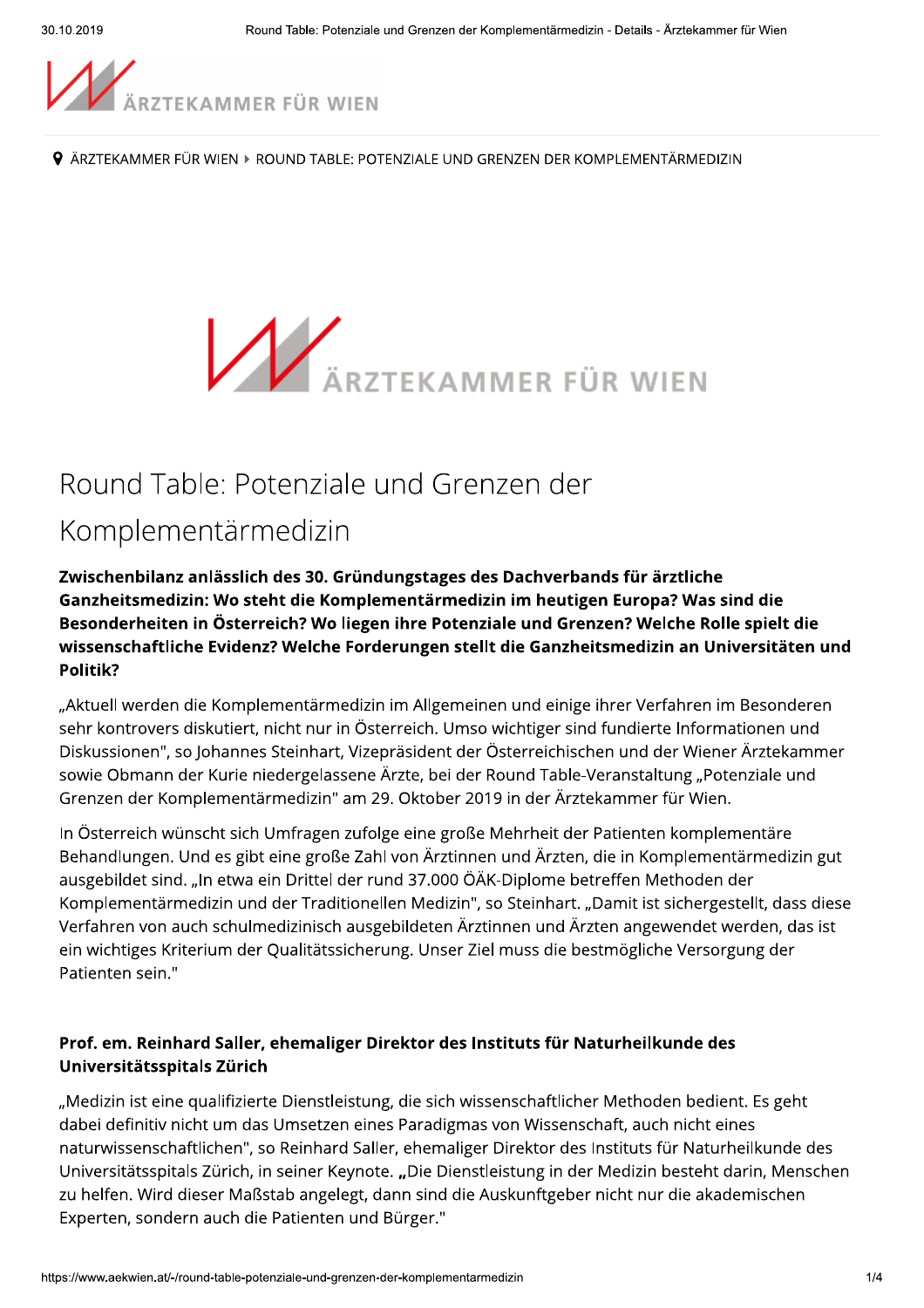#### Round Table: Potenziale und Grenzen der Komplementärmedizin - Details - Ärztekammer für Wien

Man solle nicht in die Evidenzfalle tappen und sich die Wirklichkeit mit all ihren Facetten so zurecht trimmen, dass sie in das enge Design randomisierter kontrollierter klinischer Studien passe, warnt Saller. Denn bei solchen Studiendesigns spielten therapeutisch wichtige Aspekte, wie die Persönlichkeit der Ärztin oder des Arztes, die Arzt-Patient-Beziehung oder die Vorstellung der Patienten von ihrer Krankheit und Therapie, keine Rolle, führt Saller aus: "Randomisierte kontrollierte klinische Studien haben ihren Stellenwert und können nützlich sein, sie bilden aber nur einen Ausschnitt der Realität ab. Pragmatic Studies und Real World Studies sind da wesentlich näher an der Realität."

Wenn Medizin eine Dienstleistung für Patienten ist, dann sollten diese auch mitbestimmen, was für eine Medizin sie sich wünschen: "Die medizinische Versorgung sollte gut in eine Gesellschaft und in ein Sozialsystem eingebettet sein und breite Zugänge eröffnen. Das gilt auch für die Komplementärmedizin, von der allgemein bekannt ist, dass sehr viele Menschen die Berücksichtigung solcher Vorgehensweisen bei sich selbst für erforderlich halten."

In der Schweiz mit ihren direktdemokratischen Instrumenten wurden entsprechende Erfahrungen bereits gemacht. Nach einer Reihe von Entwicklungen und Gegenentwicklungen gab es eine erfolgreiche Verfassungsinitiative. Seit 2017 werden die Kosten für Leistungen aus der Anthroposophischen Medizin, der Traditionell Chinesischen Medizin, der Homöopathie, der Phytotherapie und der Akupunktur von den obligatorischen Krankenversicherungen bezahlt, diese Verfahren wurden den Leistungen der Schulmedizin gleichgestellt. "Die angemessene Berücksichtigung solcher Leistungen durch die Sozialversicherung ist verfassungsrechtlich abgesichert und steht außer Diskussion", sagt Saller. "Forschung und Wissenschaft spielen weiterhin eine Rolle, aber nicht die einzige, und Komplementärmedizin ist in der Schweiz in ein politisches und soziales Umfeld eingebettet. Das ist international vorbildlich."

#### Prof. Michael Frass, Präsident des Dachverbands für ärztliche Ganzheitsmedizin

"Komplementärmedizin ist heute ein wichtiger Teil eines modernen Gesundheitssystems. Doch wir befinden uns in Österreich in der doch sehr speziellen Situation, dass komplementäre Verfahren zwar in großer Zahl angewendet werden, jedoch einige staatliche Medizinuniversitäten dieses Thema nicht universitär behandelt wissen wollen", so Michael Frass, Präsident des Dachverbands für ärztliche Ganzheitsmedizin. "Es wäre akademisch redlich, bei Vorbehalten gegen die Komplementärmedizin diese nicht aus dem universitären Diskurs zu verbannen, sondern zu beforschen."

In Deutschland oder der Schweiz würden neue Lehrstühle für Komplementärmedizin eingerichtet, und dass in Österreich die Sigmund Freud Universität das auch getan hat, sei eine erfreuliche Entwicklung. "Darüber hinaus muss der Komplementärmedizin auch in der universitären Ausbildung mehr Platz eingeräumt werden", sagt Frass. "Ein wichtiges Ziel ist die zunehmende Übernahme komplementärer Methoden in den Honorarkatalog der Krankenkassen. Hier ist ein Umdenken erforderlich."

#### Dr. Peter Eichler, UNIQA Österreich, Vorstand für Personenversicherung

"Wir haben als größte private Krankenversicherung Österreichs unsere Produktpalette schon immer sehr breit und integrativ angelegt, wenn man so will ,ganzheitlich'. Wir möchten unsere Kunden beim Gesundbleiben und bei einem gesunden Lebensstil unterstützen", so Peter Eichler, Vorstand für Personenversicherung bei der UNIQA Österreich. So war es naheliegend, auch komplementärmedizinische Angebote in das Leistungspaket der UNIQA zu integrieren: "Wir sind überzeugt, dass damit wichtige Beiträge zur Gesunderhaltung und zur Unterstützung der herkömmlichen 'Schulmedizin' in vielen Situationen geleistet werden können. Und wir waren und sind überzeugt davon, dass Patienten das Recht haben, bei der Wahl der für sie individuell geeigneten Behandlung mitzuentscheiden."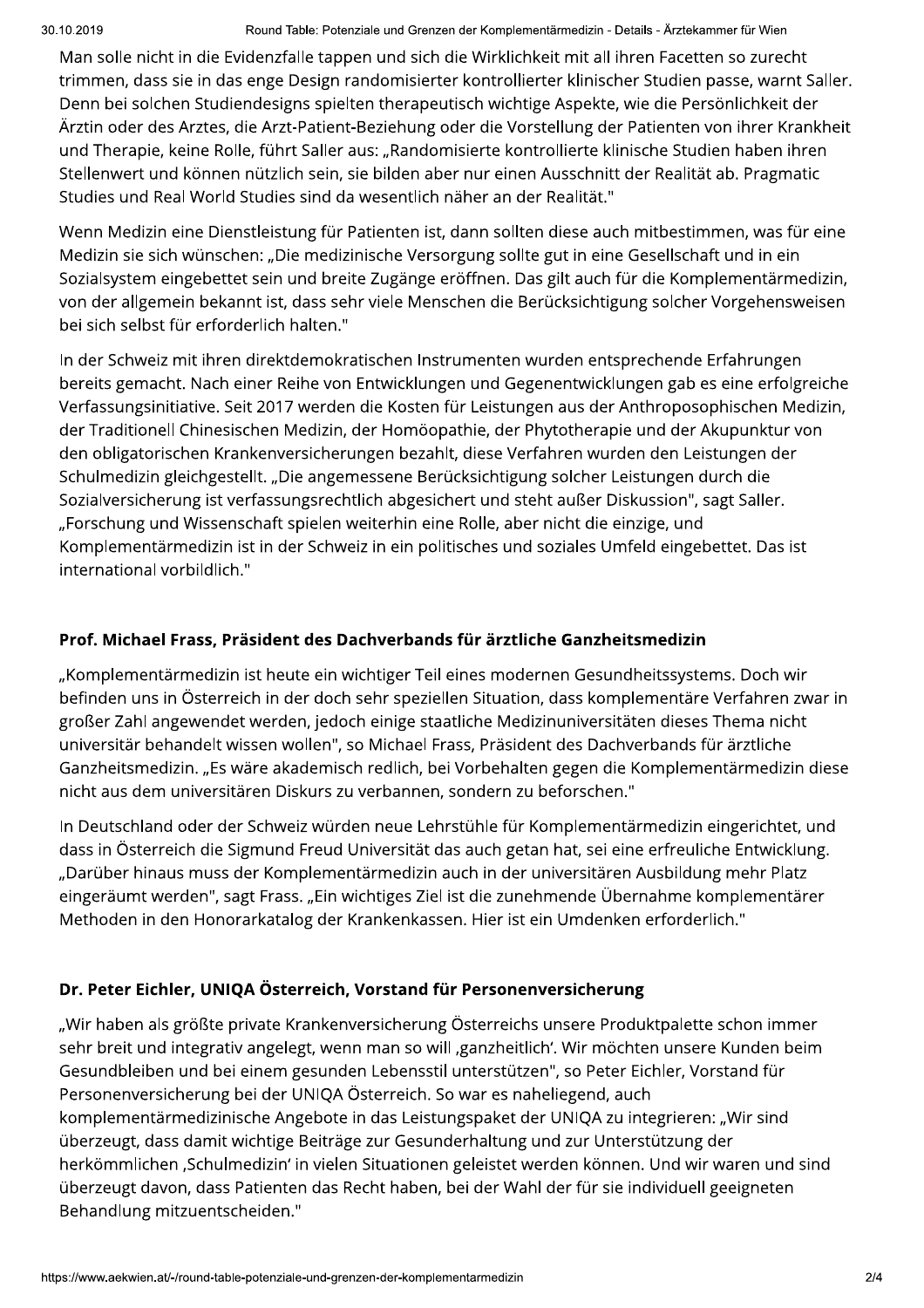Inzwischen übernimmt die UNIQA die Kosten für mehr als 40 Diagnose- und Behandlungsmethoden der Komplementärmedizin und der Traditionellen Medizin. Die Nachfrage der Versicherten sei groß, und es stünden sehr gut ausgebildete Ärztinnen und Ärzte zur Verfügung, um eine gute Qualität zu gewährleisten. Eichler: "Die Erfahrungen, die unsere Kunden seither mit diesen Angeboten gemacht haben, sind sehr positiv und kräftigen uns in unserer ursprünglichen Entscheidung."

#### Dr. Susanne Weiss, Bundesministerium für Arbeit, Soziales, Gesundheit und Konsumentenschutz

Das Ärztegesetz ist die Rechtsgrundlage für die ärztliche Berufsausübung, und Ausbildung dient der Qualitätssicherung einer wissenschaftlich fundierten Krankenbehandlung von Menschen. Dem Arzt kommt im Rahmen seiner Berufsausübung freie Methodenwahl nach pflichtgemäßem Ermessen zu. "Zu den ärztlichen Behandlungsmethoden zählen auch komplementärmedizinische Methoden", so Susanne Weiss, Juristin im Bundesministerium für Arbeit, Soziales, Gesundheit und Konsumentenschutz. "Soweit so eine Methode beziehungsweise Behandlung die Anforderungen des Ärztegesetzes erfüllt, ist deren Anwendung jedenfalls als ärztliche Tätigkeit zu qualifizieren und dem ärztlichen Vorbehaltsbereich zuzurechnen."

Auch andere Gesundheitsberufe dürfen komplementärmedizinische Methoden anwenden, soweit sie unter deren Tätigkeitsbereich subsumiert werden können. Das gilt etwa für Komplementäre Pflege -Kindertuina für Gesundheits- und Krankenpfleger oder für die Akupunktmassage für Heilmasseure. Humanenergetiker oder sonstige Personen, die keinem Gesundheitsberuf angehören, dürfen komplementärmedizinische Methoden nicht anwenden beziehungsweise ausüben. Weiss: "Das alles trägt zur Qualitätssicherung im Bereich der Krankenbehandlung bei." Allerdings falle die Anwendung von Methoden, die nicht "ein gewisses Mindestmaß an Rationalität" aufweisen, wie etwa das Anbieten und Durchführen von "Aurachirurgie" durch einen "zertifizierten Aurachirurgie-Trainer", gemäß der jüngsten Rechtsprechung des Verwaltungsgerichtshofs nicht unter den ärztlichen Tätigkeitsvorbehalt und sei daher nicht strafbar.

### Dr. Hannes Schoberwalter, Referent für Komplementäre und Traditionelle Medizin der Ärztekammer für Wien

"Ein zentraler Aspekt bei der Gewährleistung von Qualität ist die Beschränkung des Einsatzes ganzheitsmedizinischer Verfahren auf Ärztinnen und Ärzte", sagt Hannes Schoberwalter, Leiter des Referats für Komplementäre und Traditionelle Medizin der Ärztekammer für Wien und stellvertretender Leiter des Karl Landsteiner Instituts für Traditionelle Medizin. Unbedingte Voraussetzung sei die universitäre Ausbildung zum Arzt nach den Grundlagen der Schulmedizin. Die komplementärmedizinischen Zusatzausbildungen setzten diese Basis voraus, und sehr viele Mediziner absolvierten entsprechende Diplome der Ärztekammer: So gibt es zum Beispiel mehr als 4.400 Akupunktur-Diplome, rund 2.570 in Manueller Medizin, 636 in Integrativer Kurmedizin, 440 in Neuraltherapie, 342 in orthomolekularer Medizin sowie 339 in Chinesischer Diagnostik und Arzneitherapie.

Musiktherapie und nicht zuletzt d<br>Musiktherapie und nicht zuletzt d<br>Aedizin: "Das alles lässt sehr inter<br>1-table-potenziale-und-grenzen-der-kompleme "Ich stelle außerdem einen zunehmenden, internationalen Trend zur Traditionellen Medizin fest, bei uns sind dies neben bereits genannten Methoden zum Beispiel die Kräuterheilkunde, Kneippbäder, Schröpfen et cetera. Das entspricht dem Strategiepapier ,Traditional Medicine Strategy 2014-2023' der WHO, in dem unter anderem das Ziel definiert wird, die Integration dieser Verfahren in das Gesundheitssystem der Nationen umzusetzen", so Schoberwalter. Häufig angewendete Methoden wie Reflextherapien, kurmäßige Anwendungen im Rahmen der Balneologie, Ernährungstherapien, Lebensstilmedizin, Musiktherapie und nicht zuletzt die Mikrobiomforschung hätten ihre Ursprünge in der Traditionellen Medizin: "Das alles lässt sehr interessante Entwicklungen erwarten."